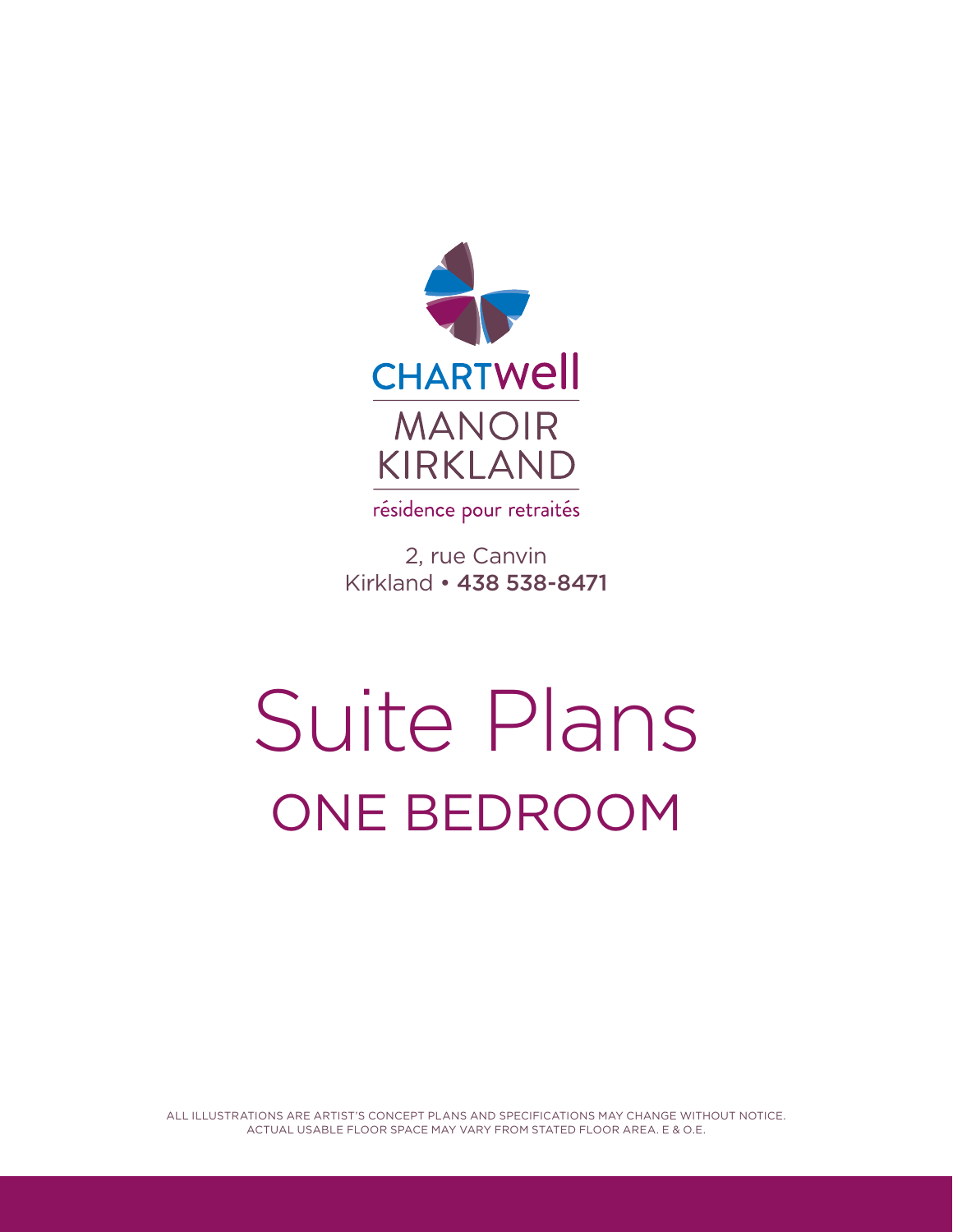

One Bedroom 452 sq.ft. + 63

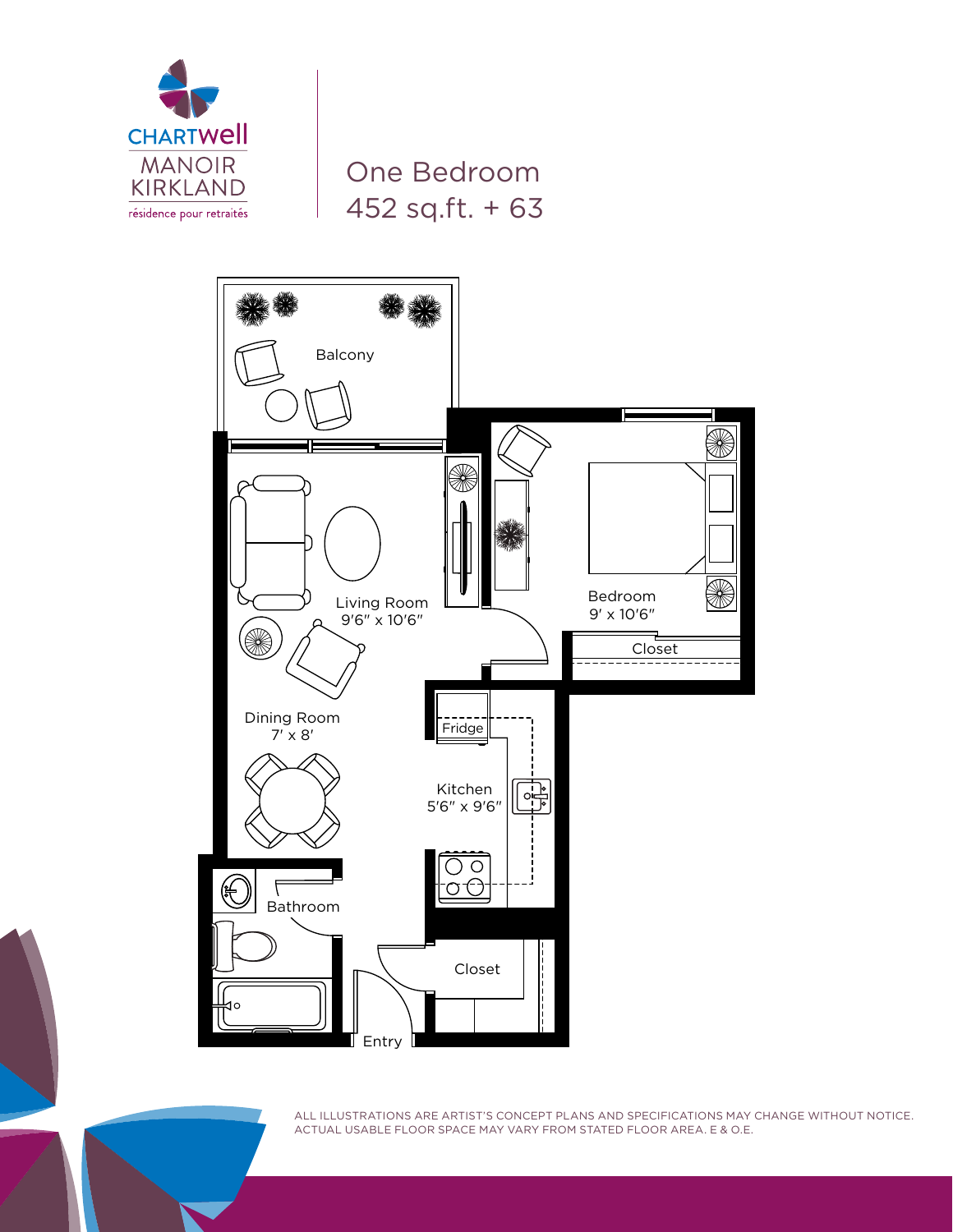

Type C One Bedroom 565 sq.ft. + 76

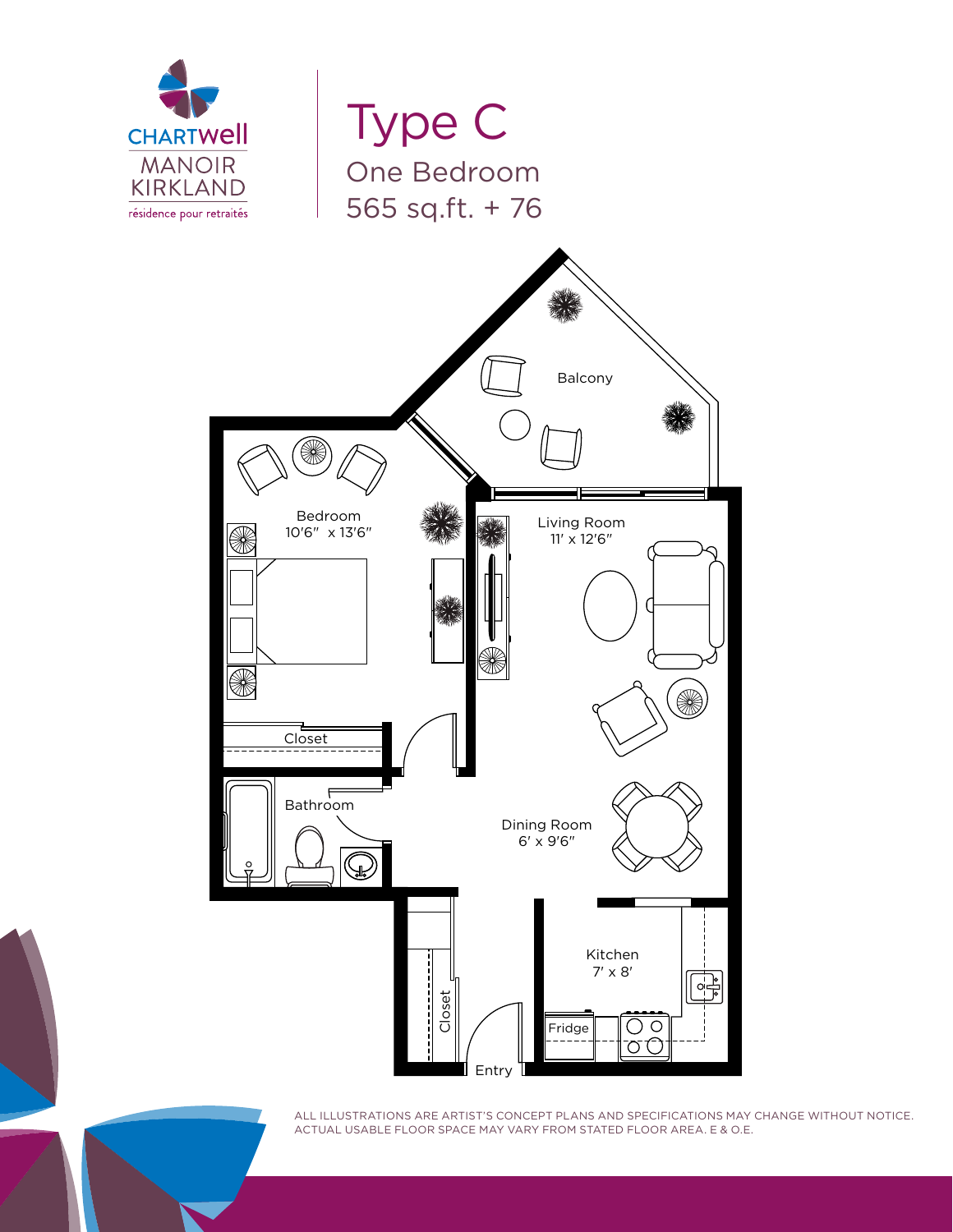

Type L One Bedroom 610 sq.ft. + 45

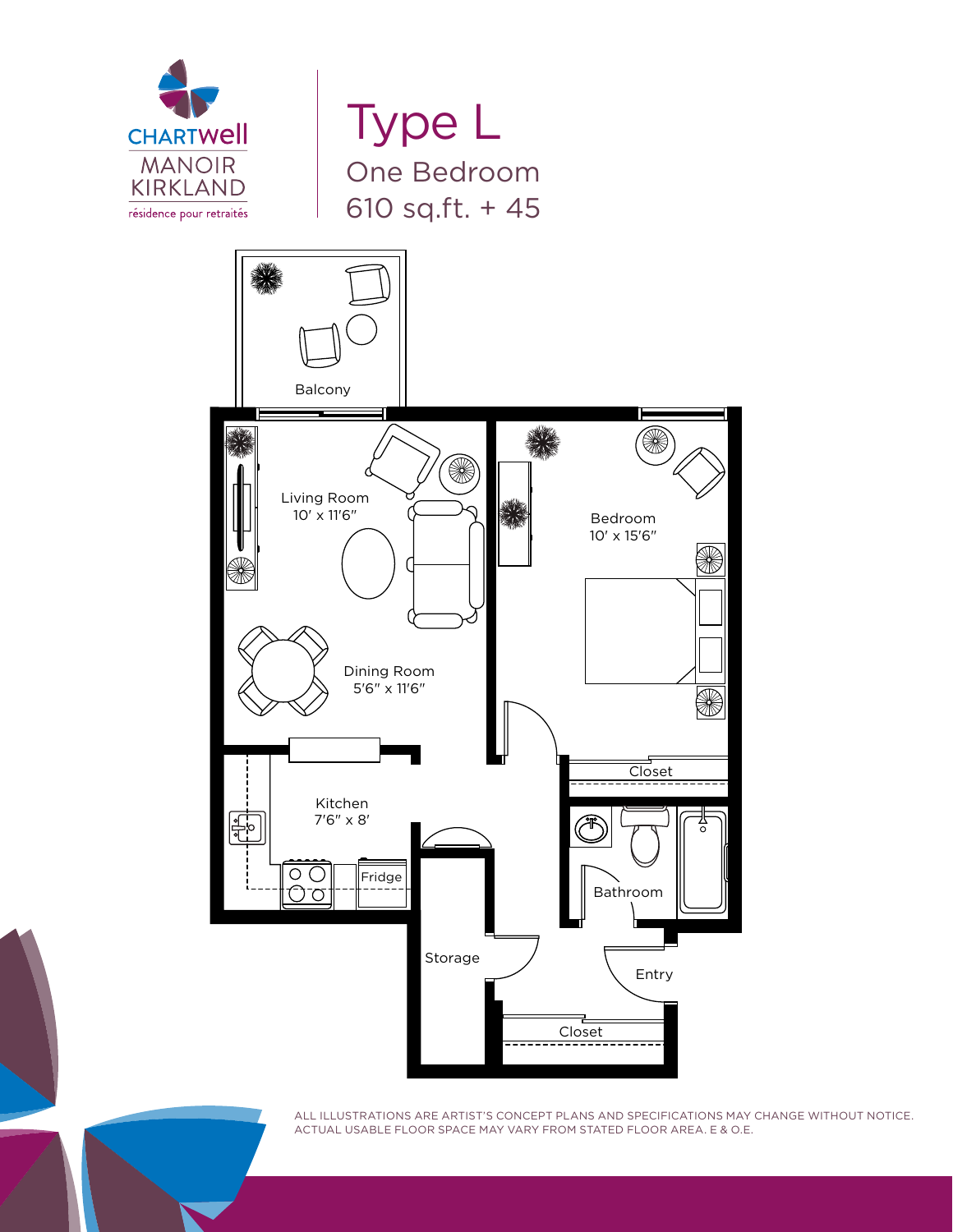

Type R One Bedroom 567 sq.ft. + 63